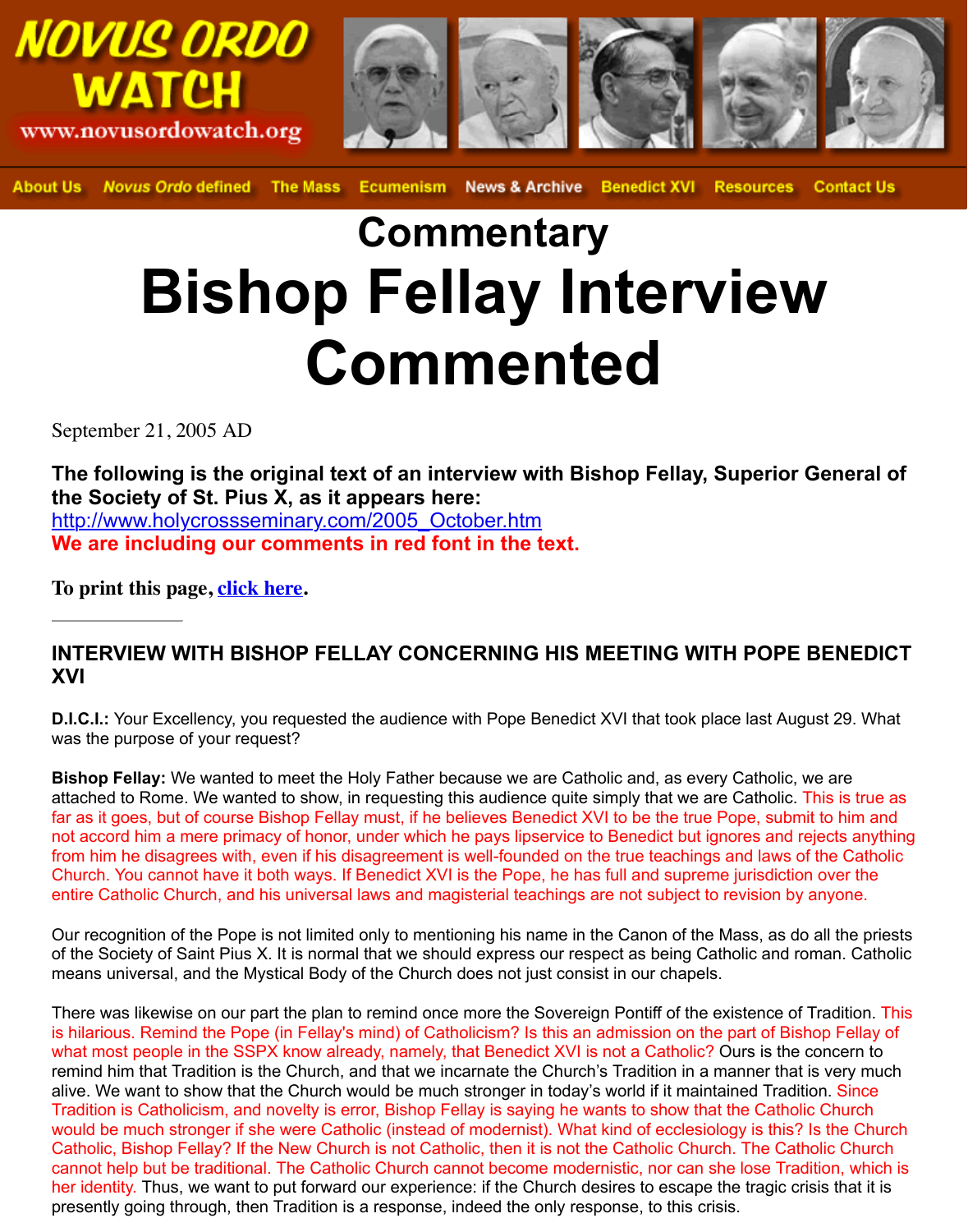had sent to him shortly before the audience. Benedict XVI was aware of this letter, and it was not necessary to go over the points brought up in it. We there outlined a description of the Church, quoting the "silent ap Paul II, "the boat which is taken in water from every side" and "the dictatorship of relativism" of Card Ratzinger, with as an appendix of photos of Masses quite as scandalous as one another.

We also gave a presentation of the Society with a list of numbers and different projects. We quoted actions led by the Society in the present world, and the unbelievable attitude of the local episcopacies regard: the law suit in Argentina that obtained that the sale of contraceptives is not forbidden, and w us to be called terrorists by the bishop of Cordoba, and the denunciation of gay pride procession in I finished in the Catholic church by a Protestant ceremony with total indifference on the part of the bishop.

Finally, we expressed our requests: the changing of the attitude of hostility towards Tradition, which the traditional Catholic life (Is there any other?) practically impossible in the conciliar church. Ah, so *church*. Wait -- is the Church Catholic or conciliar, Bishop Fellay? Is Benedict the Pope of the Catho conciliar church? Can a head be the head of two bodies? Can we get some clarity here, please? The novel ecclesiology. When we need a Pope, then Benedict is the Pope. When we need to explain the and evil laws and other shenanigans, it's the "conciliar church." Do Catholics now need to have split be really Catholic? We requested that this be done by granting full liberty to the Tridentine Mass, by accusation of schism directed against us, by burying the pretended excommunications, and by foun for the family of Tradition within the Church.

**D.I.C.I.:** Is it possible for us to know the difficulties raised by Benedict XVI?

**BISHOP FELLAY:** I can only evoke them. First of all, the Holy Father insisted on effective recognition linking it to the situation of necessity invoked by the consecration of the bishops by Archbishop Lefe subsequent activity.

Then Benedict XVI pointed out that there can only be one way of belong to the Catholic Church: it is the spirit of Vatican II interpreted in the light of Tradition, that is in the intention of the Fathers of the according to the letter of the text. Oh yes, no doubt, we have seen a very *traditional* approach to the Vatican II for the last 40+ years. We are not quite sure, for instance, how to put a traditional spin on things on earth should be related to man as their center and crown" (*Gaudium et Spes*, 12.1). Perha reason why the Vatican hasn't exactly looked at Vatican II as *traditional*. It is a perspective that fright

Finally, we would have to have, the Sovereign Pontiff thinks, a structure that is appropriate for us for rite and certain exterior practices – without, however, protecting us from the spirit of the Council that to adopt.

**D.I.C.I.:** The Vatican Press Release at the end of the audience speaks of a "desire to proceed in stages and with a reasonable time limit". What ought we to understand by this expression?

**BISHOP FELLAY:** The Pope did not want to go into the problems in depth, but simply to highlight them. But it will be it will be it will be it will be it will be it will be it will be it will be it will be it will be it wi necessary first of all to respond to the requirement of the right of exi[stence of the old M](http://www.vatican.va/archive/hist_councils/ii_vatican_council/documents/vat-ii_cons_19651207_gaudium-et-spes_en.html)ass so as to confront the errors of the Council, for we see there the cause of the present evils, both a direct caus indirect cause.

Of course, we will go step by step. We must show the council in a different light than that which is given Rome. At the same time as we condemn the errors, it is indispensable for us to show their logical consequences and  $\alpha$ their impact on the disastrous situation of today's Church, without, however, provoking exasperation cause the discussions to be broken off. This obliges us to proceed by stages.

With respect to a reasonable time limit, it is said in Rome that documents are in preparation for community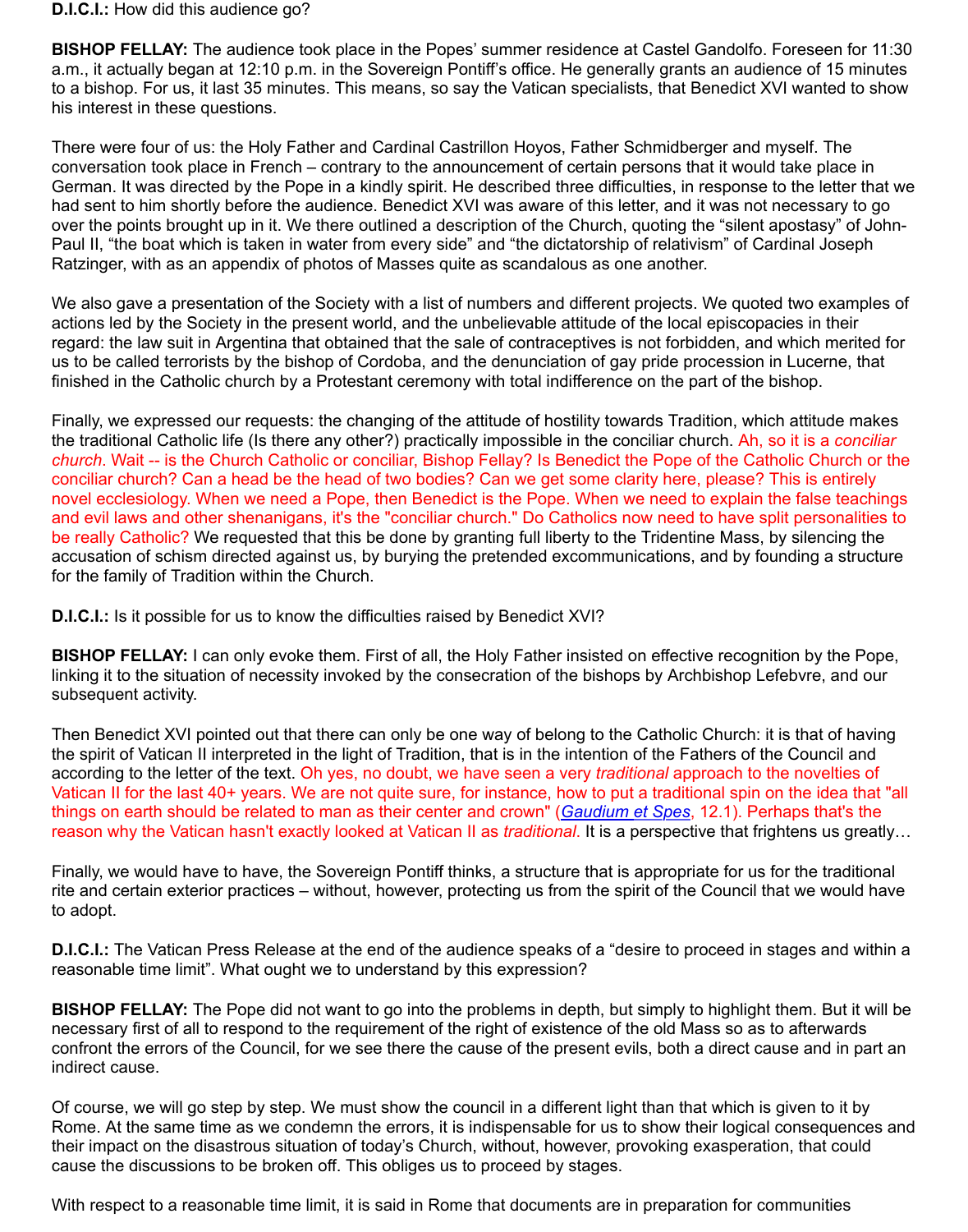suddenly rushed to Rome to block a proposition made to the Society, under threat of rebellion if it did not work. We know that the German bishops acted in the same way at the time of the World Youth Conference in or them". By this is meant: "If they are recognized, then we will leave the Church and go into schism the Pope, and if these men were Catholic bishops, I would tell them: "Nice to have met you. You use bishop of this diocese. Now get out and make room for Bishop So-and-so." For goodness' sake, the charge of the entire Church! He can "hire a[nd fire" as he sees](http://www.sspxasia.com/Documents/SiSiNoNo/1994_June/They_Think_Theyve_Won_PartVI.htm) fit. Obviously, "bishops" like that woul

It is for this reason that the Pope could not, during the audience, give us the verbal assurance that the example, freedom would be given to the Mass. Yes, no doubt, Benedict isn't in charge here. His under hostage. First, when he was still "Cardinal" Ratzinger, it was John Paul II who supposedly tied his hands, and now it's the German "bishops"? Will this madness ever end? Any promise made by him to the Society in infallibly expose him to pressure by the progressives. We would then have received the opinions of the majority of bishops disposed towards secession. But Bishop Fellay knows, of course, that these Catholics anyway. The best thing that could happen is for these non-Catholics to formalize their schi can no longer mislead innocent souls. See an essay here that appeared in the SSPX's magazine or these people are. This cannot be expected in the climate of the present debate, even with the will of restoration. As for myself, I believe that it will only be a limited freedom for the Mass that will eventually

**D.I.C.I.:** The Press has published rumors concerning divisions within the Society of Saint Pius X? W case?

**BISHOP FELLAY:** The announcement of the audience granted by the Pope provoked feverish talk in They have made a lot of noise, attempting to show that divisions exist in the Society amongst its four Journalists have likewise published the threats directed against the Pope by the progressives: "To g the Mass is to disavow Paul VI and th[e liturgical reform". I](http://www.sspxasia.com/Documents/SiSiNoNo/2001_November/Cardinals_With_No_Faith.htm)t's nice to know that since April 19, 2005, I no longer a progressive...

However, I can affirm to you that within the Society of Saint Pius X, the four bishops are united on the guestion of the society of Saint Pius X, the four bishops are united on the guestion of the society of Saint Pius X. relationships with Rome, and that Bishop Williamson, whose name has been quoted, is not "sedeva media has nothing to worry about. Alas, this is for them not newsworthy.

**D.I.C.I.:** Your Excellency, what do you now hope for?

**BISHOP FELLAY:** Some Cardinals in Rome hope to see Tradition recognized. Yes, wouldn't it be ni Catholic Church to recognize Catholicism? What a silly game this is... We likewise hope for it. We hope, in particular, in particular, we have the model of the model of the model of the model of the model of the model of t for complete freedom to be granted to the Mass, but there is little chance that this will be for tomorro a duty to acknowledge the place of Tradition in the Church, avoiding the bad interpretations that are concerning it.

We must force the Roman authorities to admit that we cannot follow without serious reservations the that they given of the Council and of Ecumenism, as it is practiced. Deep down, what we hope for is understand one day the whole reason why Tradition exists.

This web site may contain copyrighted material the use of which may not always have been specifically au

Return to News & Archive Page